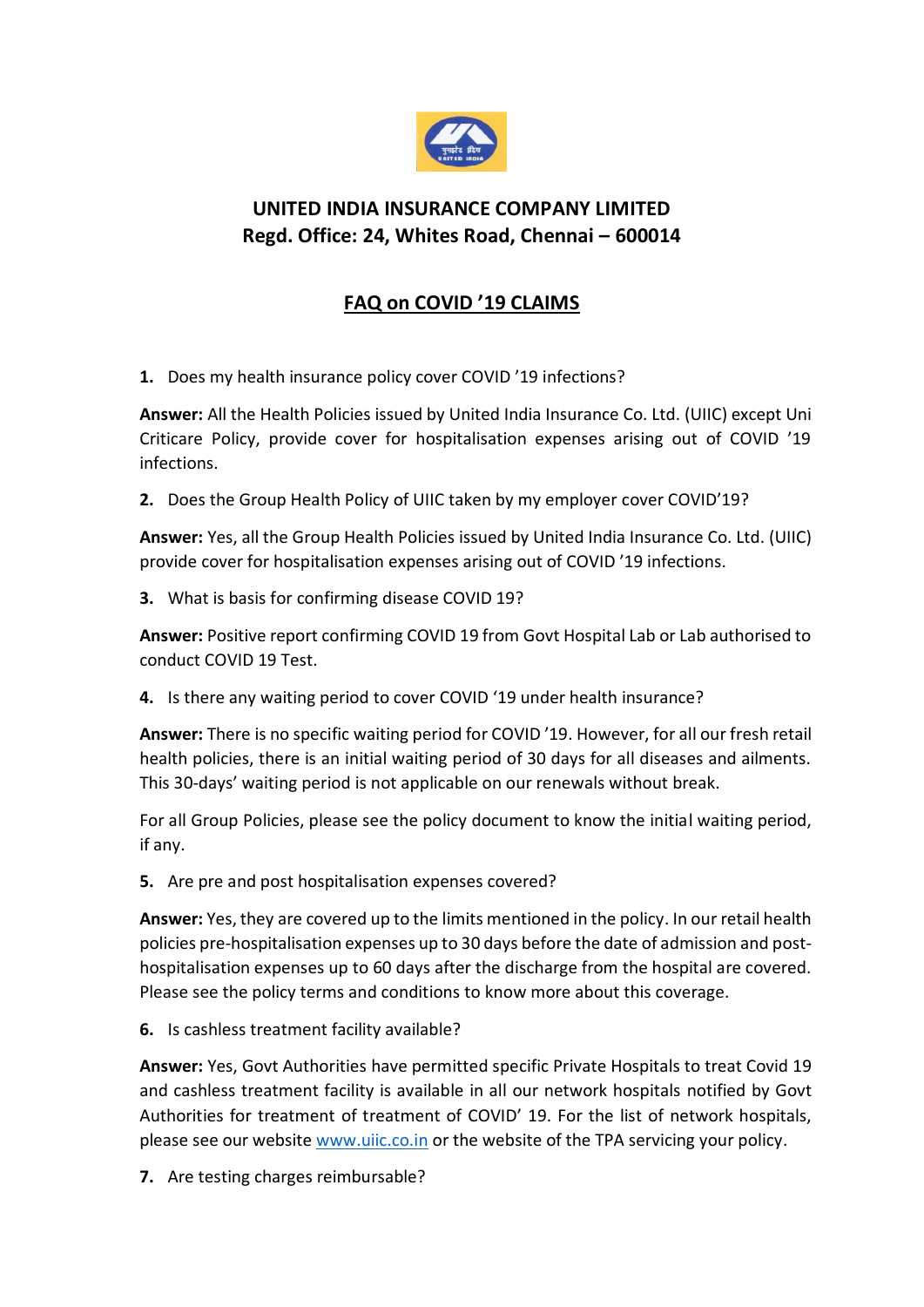**Answer**: Ministry of Health and Family welfare has defined protocol for testing, the charges incurred in line with Govt. defined protocols are reimbursable only if followed by hospitalization on advice of Competent doctor to treat COVID' 19 cases.

**8.** Are expenses incurred during quarantine period covered?

**Answer:** Quarantine is a restriction on the movement of those who may have been exposed to a communicable disease but do not have a confirmed medical diagnosis. The policy does not cover any expenses in case of Quarantine.

## **9.** Are expenses incurred during isolation period covered?

**Answer:** Medical Expenses incurred during Isolation for Insured person tested Positive for COVID' 19 in a hospital or ward or a place notified by the appropriate government authority as a place of Isolation for patients with contagious or infectious diseases are covered under the policy.

**10.** Will expenses towards treatment at home be covered under domiciliary treatment?

**Answer:** Expenses incurred towards domiciliary treatment for Insured person tested Positive are covered under policies that have 'Domiciliary Hospitalisation' cover. However, admissibility of claim is subject to the following conditions:

- **a.** The sub limit specified in the policy for domiciliary hospitalisation
- **b.** The treatment availed is for a period exceeding 3 days (or as specified under the policy)
- **c.** The condition of the patient is such that he / she is not in a condition to be moved to a hospital or the patient takes treatment at home on account of non-availability of room in a hospital / ward / isolation centre.

Please see the policy terms & conditions as some provisions may vary for different products.

**11.** In case of isolation, is the daily cash allowance payable?

**Answer:** Daily cash Allowance is an optional cover and is payable in case of Isolation as per policy terms and condition and sub-limits if it is opted for under the policy. However, it is not payable in case of Quarantine.

**12.** In case one family member found positive, will we cover testing charges of other family members?

**Answer**: No, testing charges are reimbursable only in hospitalization cases for any Insured Person covered under the policy.

**13.** If it is only symptomatic, then are diagnostic charges payable, even if there is no family or contact history?

**Answer**: No